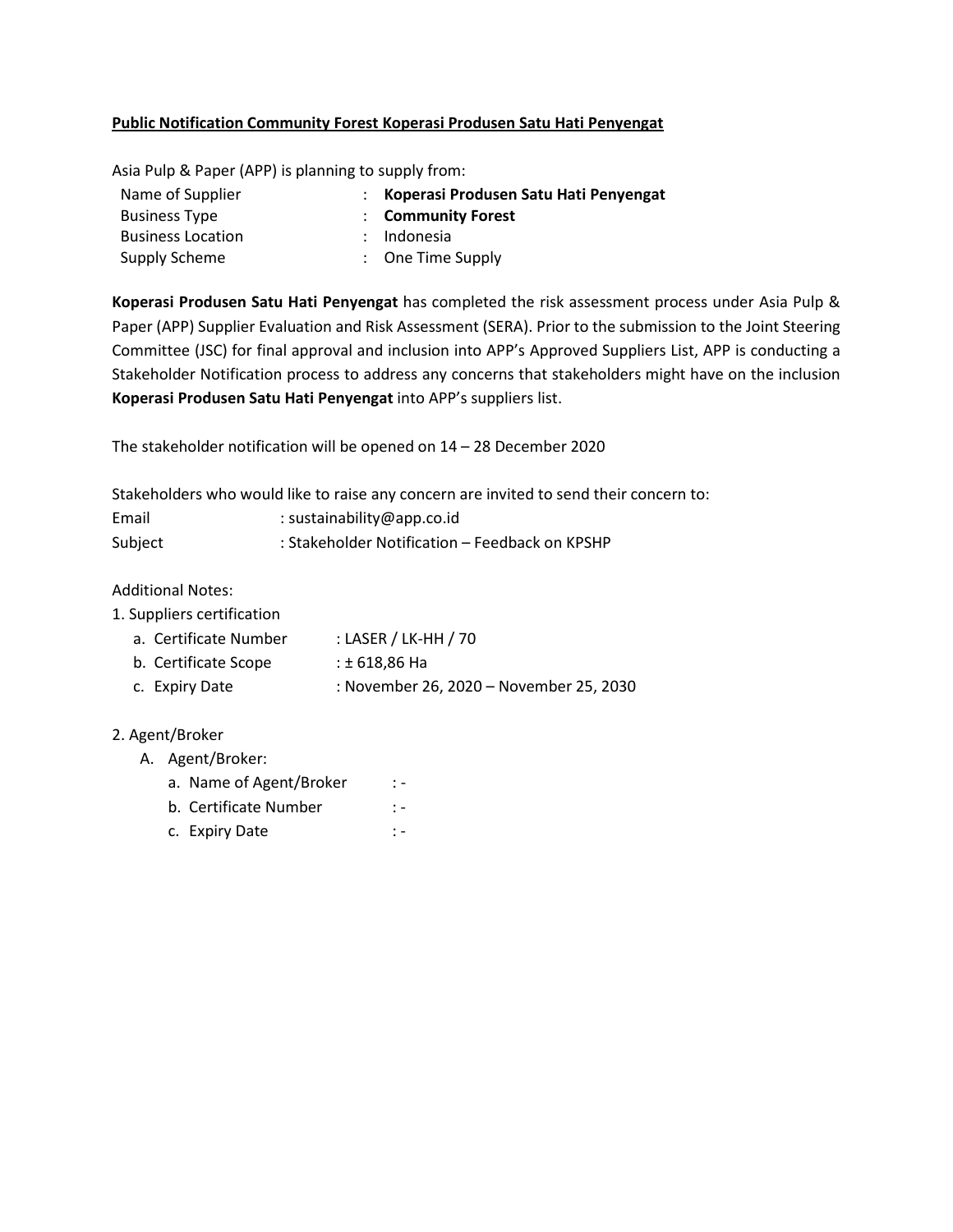Summary of SERA result:

| <b>No</b>      | <b>Indicator</b>               | <b>Information</b>                                                                           |
|----------------|--------------------------------|----------------------------------------------------------------------------------------------|
| 1              | Natural forest conversion into | 1. Koperasi Produsen Satu Hati Penyengat was established on May                              |
|                | other use since February 1,    | 2017.                                                                                        |
|                | 2013.                          | 2. Based on the review by Forest Area Designation Bureau (Riau                               |
|                |                                | Office of Forestry Planning), the area of Koperasi Produsen Satu                             |
|                |                                | Hati Penyengat is not located in Indonesia's forest area, but                                |
|                |                                | located in APL and there is no natural forest even since 2013.                               |
|                |                                | 3. Koperasi Produsen Satu Hati Penyengat commits not to harvest                              |
|                |                                | wood from natural forest, unknown source and/or illegal logging.                             |
| $\overline{2}$ | Country                        | 1. Indonesia                                                                                 |
|                |                                | 2. CPI = 40 (https://www.transparency.org/en/countries/indonesia)                            |
|                |                                | 3. Koperasi Produsen Satu Hati Penyengat is VLK certificate holder.                          |
| 3              | <b>Species</b>                 | Acacia                                                                                       |
| 4              | Third party certificate        | <b>VLK Certificate</b>                                                                       |
|                |                                | Number: LASER / LK-HH / 70                                                                   |
|                |                                | Validity period: 26 November 2020 - 25 November 2030                                         |
|                |                                | Issued by PT Lambodja Sertifikasi                                                            |
| 5              | CoC system                     | Covered by VLK certificate number : LASER / LK-HH / 70                                       |
| 6              | Legality compliance on forest  | 1. The establishment of Koperasi has been approved based on the                              |
|                | management and forest          | Decree of the Minister of Cooperatives - Small and Medium                                    |
|                | product harvesting.            | Enterprises in 2017.                                                                         |
|                |                                | 2. Koperasi Produsen Satu Hati Penyengat together with Production                            |
|                |                                | Forest Management Agency Riau Province at Pekanbaru has                                      |
|                |                                | conducted survey on tree potency as the basis for the                                        |
|                |                                | arrangement of the area and its management.                                                  |
|                |                                | 3. Koperasi Produsen Satu Hati Penyengat's members are                                       |
|                |                                | community/ land owner that have legal land ownership                                         |
|                |                                | documents.                                                                                   |
| 7              | <b>HCV/HCS Protection</b>      | 1. Based on HCV-HCS desktop analysis, there are indicative of HCV                            |
|                |                                | existence (fauna and peat)                                                                   |
|                |                                | 2. Koperasi Produsen Satu Hati Penyengat has a policy to protect the                         |
|                |                                | HCV and HCS in their area                                                                    |
|                |                                | 3. Koperasi Produsen Satu Hati Penyengat has developed peat<br>hydrological restoration plan |
| 8              | Protected species              | 1. Based on HCV-HCS desktop analysis, the area of Koperasi Produsen                          |
|                |                                | Satu Hati Penyengat is part of Sumatran Tiger home range.                                    |
|                |                                | 2. Koperasi Produsen Satu Hati Penyengat has a policy to protect the                         |
|                |                                | HCV and HCS in their area.                                                                   |
| 9              | Traditional and Civil Rights.  | The area of Koperasi Produsen Satu Hati Penyengat is owned by the                            |
|                |                                | community.                                                                                   |
| 10             | <b>ILO Convention</b>          | Koperasi Produsen Satu Hati Penyengat has a policy to comply with                            |
|                |                                | ILO Convention.                                                                              |
| 11             | Work Health and Safety (OHS)   | Koperasi Produsen Satu Hati Penyengat has a policy on Health and                             |
|                |                                | Safety.                                                                                      |